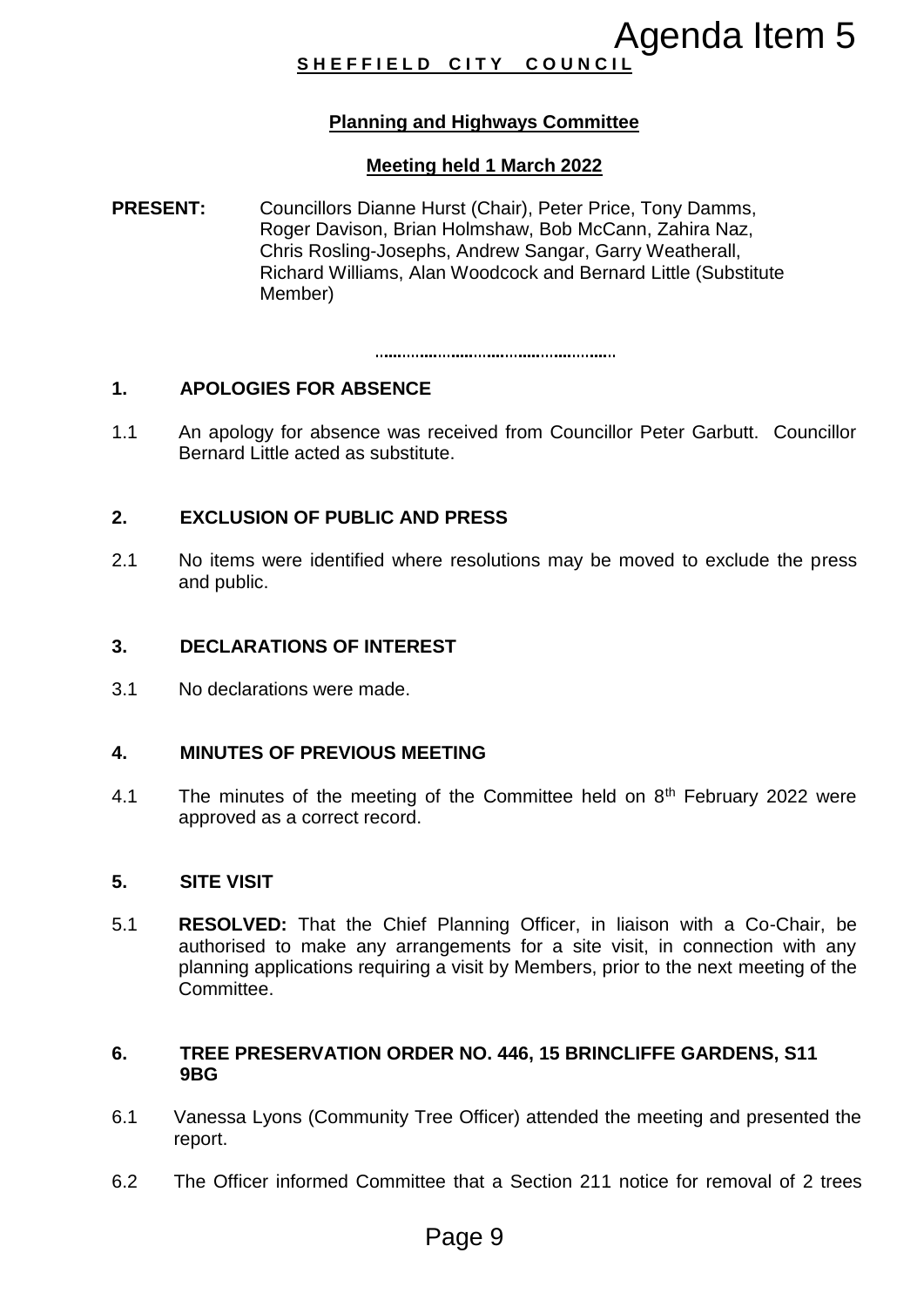had been received with the intention of removing trees in the Conservation Area. In order to further protect the trees, a Tree Preservation Order was therefore served. One objection had been received which the officer had responded to.

- 6.3 Bill Anderson and Gary Grayson attended the meeting and spoke against the Tree Preservation Order.
- 6.4 Members discussed the need for a Tree Preservation Order, taking into account the impact on the streetscene and Conservation Area.
- 6.5 **RESOLVED:** That Tree Preservation Order No. 446 be confirmed unmodified.

# **7. APPLICATIONS UNDER VARIOUS ACTS/REGULATIONS**

#### **7a. APPLICATION NO. 21/04810/FUL - LAND AT REAR OF 14-16 OLDFIELD AVENUE, OLDFIELD GROVE, SHEFFIELD, S6 6DR**

- 7a.1 Corrections to the report were included within the supplementary report circulated and summarised at the meeting.
- 7a.2 The Officer presented the report which gave details of the application and highlighted the history of the site and the key issues in addition to presenting photographs of the site which were provided to committee members in advance of the meeting.
- 7a.3 Stewart Smallwood attended the meeting and spoke in support of the application.
- 7a.4 Members felt that the addition of a condition to require swift boxes would help towards the developments biodiversity net gain.
- 7a.5 The Committee considered the report and recommended conditions having regard to the development plan, the National Planning Policy Framework and other relevant considerations as summarised in the report and supplementary report, now submitted including the additional condition and also had regard to representations made during the meeting.
- 7a.6 **RESOLVED:** That (1) an additional condition requiring swift boxes be added, the final wording to be agreed with the Co-Chairs; and

(2) an application for planning permission be GRANTED, conditionally, for the reasons set out in the report and supplementary report including the additional condition for the demolition of existing single storey garage/storage building and erection of 3x dwellinghouses with parking and landscaping (Resubmission of 21/02982/FUL) at Land At Rear Of 14-16 Oldfield Avenue, Oldfield Grove, Sheffield, S6 6DR (Application No. 21/04810/FUL).

# **7b. APPLICATION NO. 21/02633/FUL - 322 ABBEYDALE ROAD, SHEFFIELD, S7 1FN**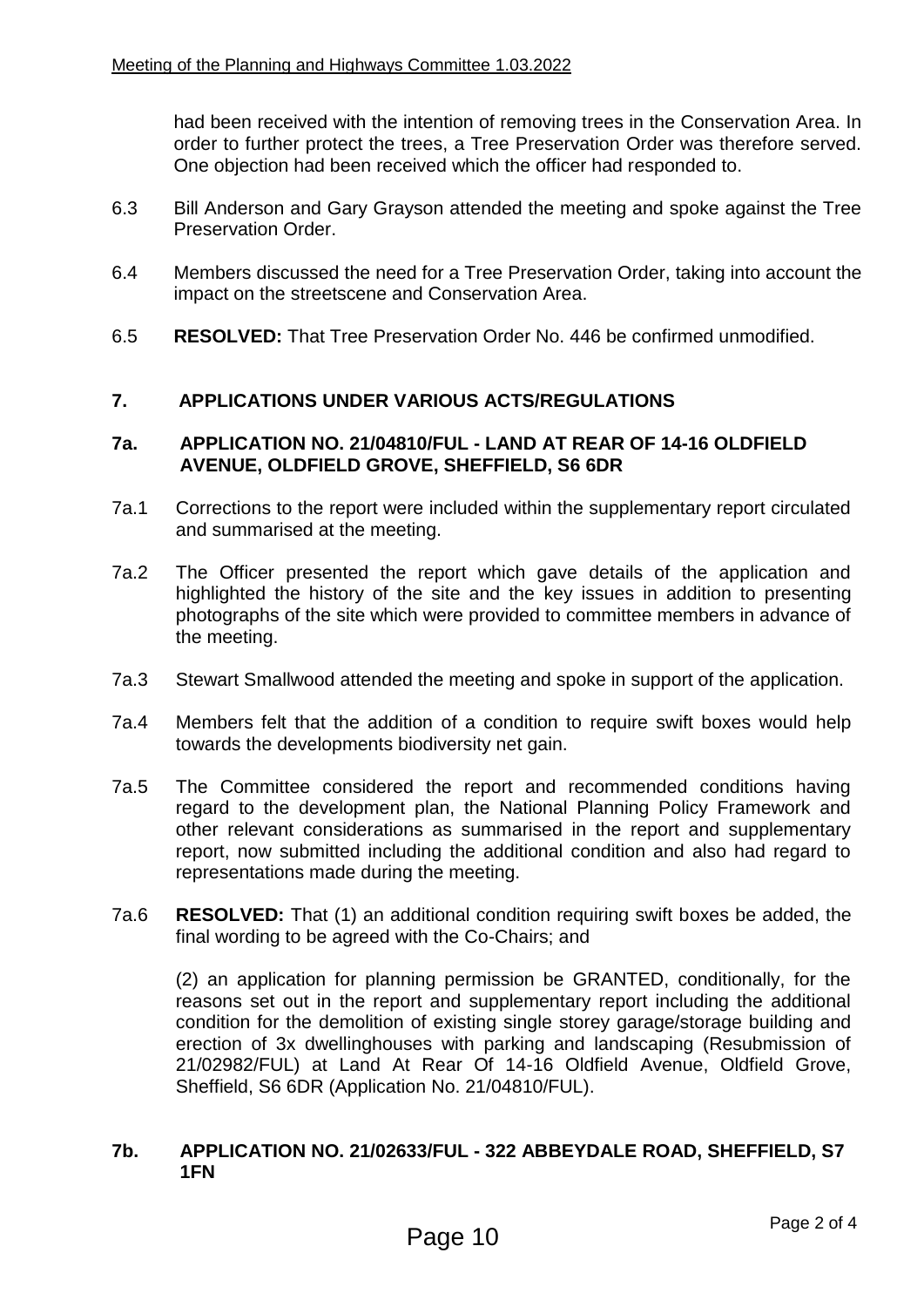- 7b.1 A report correction, an amended condition and deleted conditions were included within the supplementary report circulated and summarised at the meeting.
- 7b.2 The Officer presented the report which gave details of the application and highlighted the history of the site and the key issues in addition to presenting photographs of the site which were provided to committee members in advance of the meeting.
- 7b.3 Nicole Jewitt attended the meeting and spoke in support of the application.
- 7b.4 The Committee considered the report and recommended conditions having regard to the development plan, the National Planning Policy Framework and other relevant considerations as summarised in the report and supplementary report, now submitted and also had regard to representations made during the meeting.
- 7b.5 **RESOLVED:** That an application for planning permission for the Retention of lean-to timber framed covered seating area at side of building (retrospective application) at 322 Abbeydale Road Sheffield S7 1FN (Application No. 21/02633/FUL) be DEFERRED, to enable further investigation by officers in conjunction with Environmental Protection into whether music can be played within the structure.

### **7c. APPLICATION NO. 20/00406/FUL - GARAGE SITE BETWEEN 31 AND 37, MEERSBROOK ROAD, SHEFFIELD, S8 9HU**

- 7c.1 The Officer presented the report which gave details of the application and highlighted the history of the site and the key issues in addition to presenting photographs of the site which were provided to committee members in advance of the meeting.
- 7c.2 A discussion took place regarding whether condition 11 should be strengthened to ensure that the materials used should reflect the immediately adjacent buildings.
- 7c.3 The Committee considered the report and recommended conditions having regard to the development plan, the National Planning Policy Framework and other relevant considerations as summarised in the report and supplementary report and the amended condition, now submitted and also had regard to representations made during the meeting.
- 7c.4 **RESOLVED:** That (1) condition 11 be amended to ensure that the materials used should reflect the immediately adjacent buildings, the final wording of the condition to be agreed with the Co-Chairs; and

(2) an application for planning permission be GRANTED, conditionally, for the reasons set out in the report, including the revised condition, for the demolition of 14 garages and subsequent erection of a three/four-storey apartment block (accommodating 4 x 1-bedroomed apartments) with associated parking and landscaping works (Resubmission of planning permission 19/01164/FUL) at